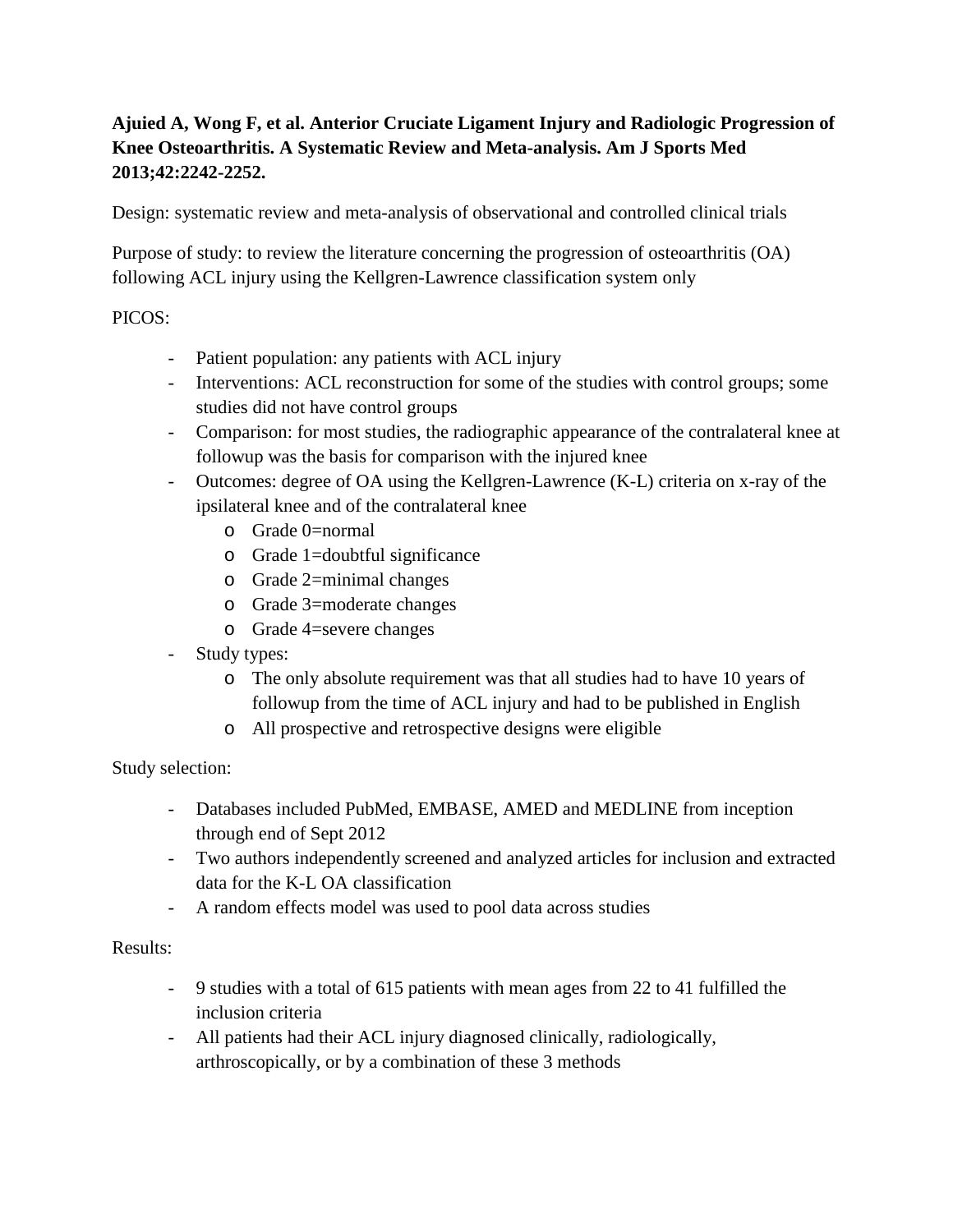- 475 patients had radiological assessment of the knee opposite their ACL injured knee for use as a control
- For the comparison of an injured knee with an uninjured knee, data from 6 studies with 972 knees were combined to yield an estimate that radiographic OA of any K-L grade was 3.89 times as frequent in the ACL-injured knee than in the contralateral knee, with a 95% confidence interval (CI) for that relative risk (RR) from 2.72 to 5.57
	- o A separate analysis of ACL-reconstructed knees vs. uninjured knees pooled data from 5 studies to estimate a RR of 3.62 with a 95% CI from 2.40 to 5.47
	- o For nonoperatively treated ACL-injured knees vs. uninjured knees the estimated RR from two studies was 4.98 with 95% CI from 2.45 to 10.15
- In ACL injured knees, the majority of radiographic OA (79.7%) was minimal and 20.3% was moderate or severe (Grade III or IV), and separate analyses of moderate to severe K-L III and IV were made in parallel with the above
	- o For all ACL injured knees, the RR for moderate-severe OA compared to the uninjured knee was 3.84 (95%CE 1.84-8.01)
	- o For ACL reconstructed knees, the RR was 4.71 (95% CI 2.98-7.45)
	- o For nonoperatively managed ACL injuries, the RR for moderate to severe OA was statistically non-significant compared to the opposite knee (RR of 2.41 with 95% CI from 0.15 to 39.29)

Authors' conclusions:

- 10 years after an ACL injury, the risk of radiographic OA increases approximately fourfold compared to the opposite uninjured knee, both for minimal OA and for moderate-severe OA
- Patients whose ACL has had reconstructive surgery may return to pivoting and cutting sports, possibly increasing their risk of developing moderate to severe radiologic changes
- The analysis is incomplete because only studies reporting the Kellgren-Lawrence classification of OA were included, but this system was selected to achieve consistency and because it is less likely to over diagnose the severity of OA changes
- The majority of studies used patellar rather than hamstring grafts; since patellar grafts are often overtightened, they may be implicated in the premature onset of knee OA, and this could represent a confounder
- There needs to be an emphasis on the use of a single validated radiographic grading system when evaluating followup studies of OA

## Comments:

- The risk of OA in nonoperated knees cannot be compared with the risk in operated knees, because in some of the included studies, patients over 40 were selected to have